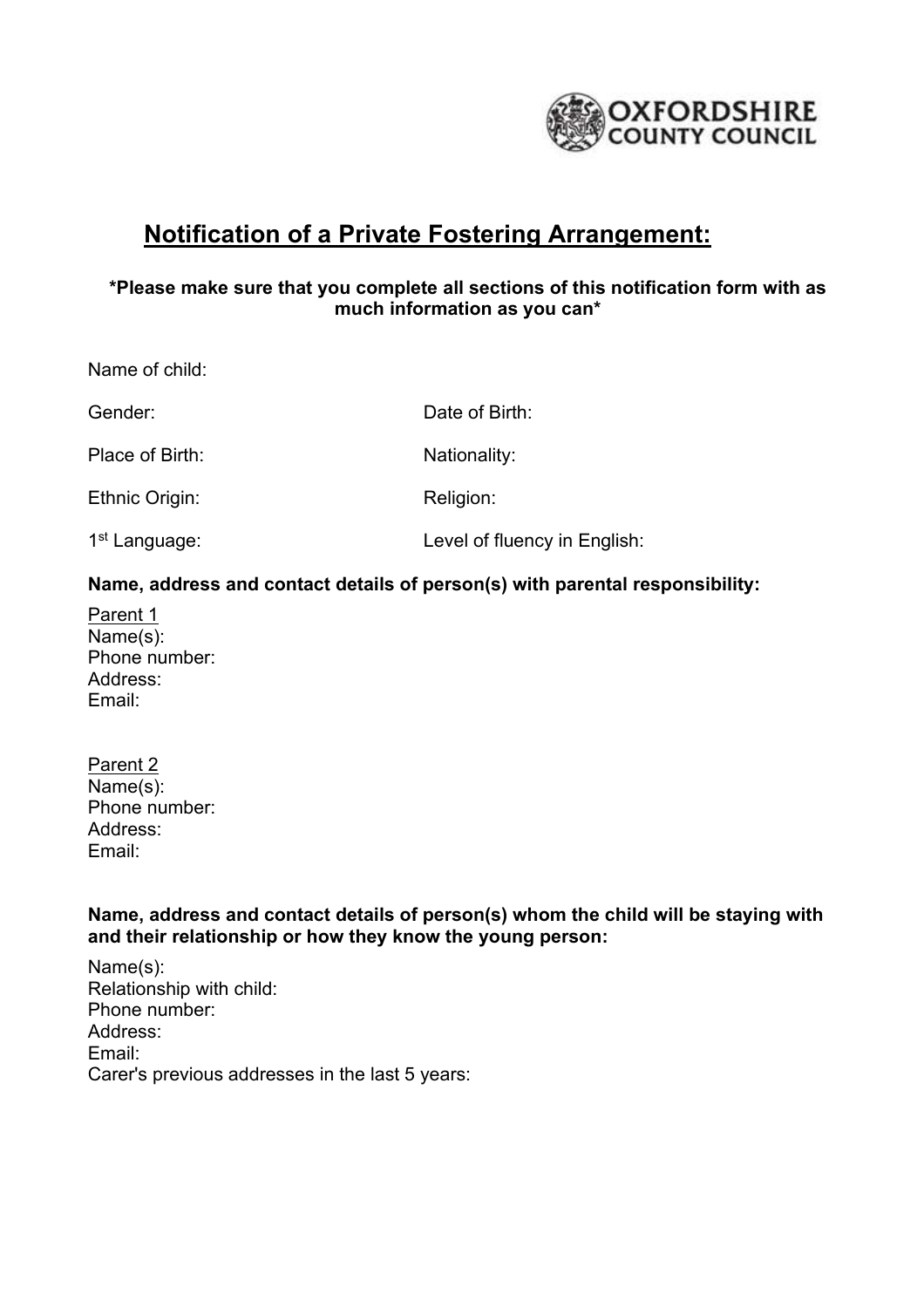#### **Name and Date of Birth of every person in the carer's household:**

Please include all current members of the household including lodgers, students and children. Please also include all of the carer's birth children or adopted children including adult children who now live elsewhere. If there are any frequent visitors to their home, including staff such as cleaners or childminders please include them as members of their household.

**Has the private foster carer been informed that a social worker from private fostering will be in touch with them?** 

#### **Yes or No**

**Has the person(s) with parental responsibility been informed that a social worker from private fostering will be in touch with them?**

**Yes or No**

**Name of Child's School/ Education Provider:**

Name(s): Address: Email:

Phone number: Course title/ year group:

## **Name of GP the child is registered:**

Name: Address: Will this change in the PF arrangement? If so to which practice?

## **Name address and contact details of any guardian (language school only) or other significant people involved with the child:**

Name(s): Address: Phone Number: Email:

## **Name, date of birth and address of any siblings who are living in the UK:**